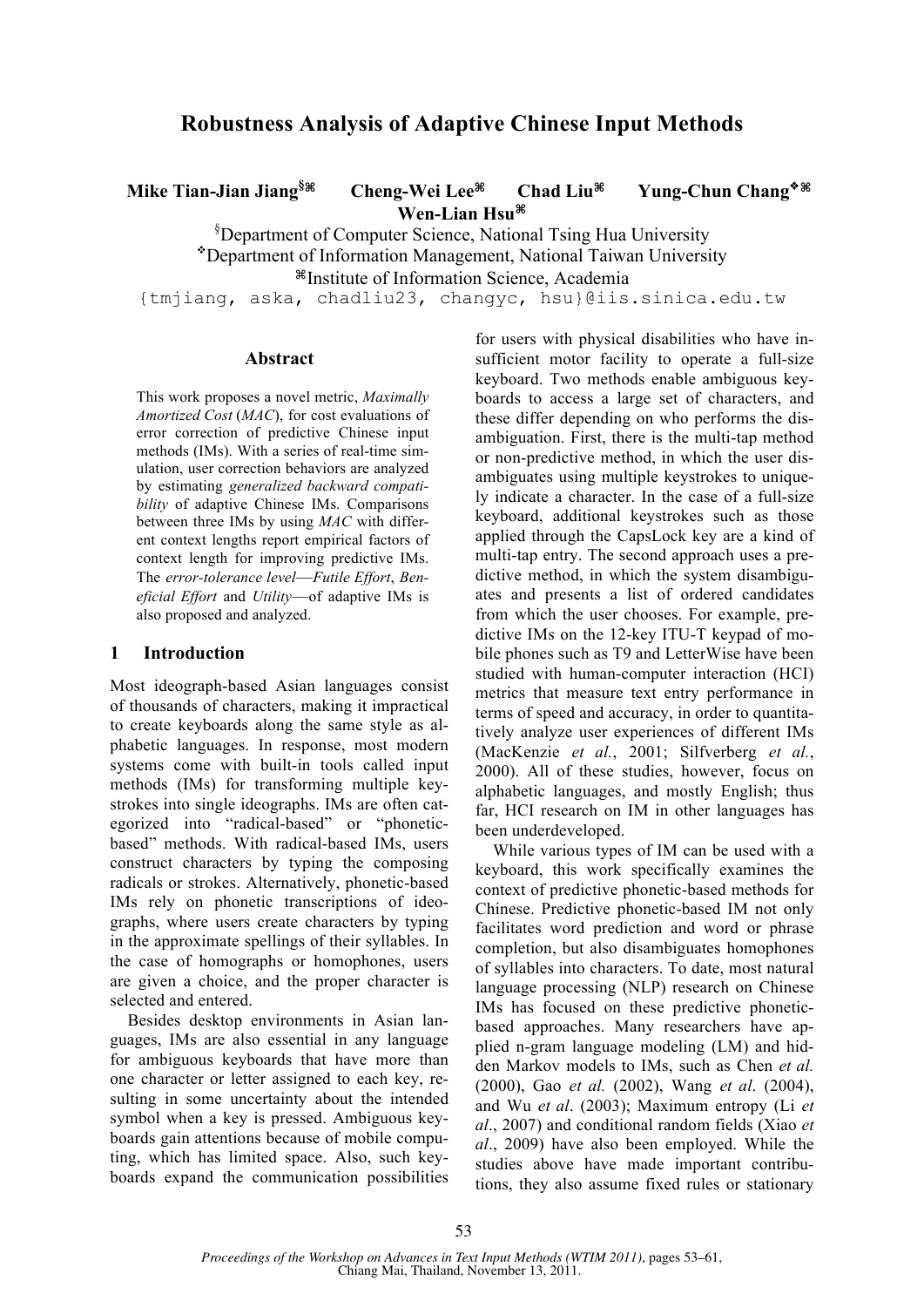probabilities. Developers of IMs, however, are expected to pay more attention to the increasing needs on personalization<sup>1</sup> and new word supplements via search engine  $\log s^2$  or social networks<sup>3</sup>. Only a handful of research papers to our knowledge explore adaptive language modeling of IM for Asian languages. Tanaka-Ishii *et al*. (2003) have examined corpus for vocabulary acquisition for Japanese in terms of reused words and unused words; Suzuki and Gao (2005) have proposed an e*rror ratio* corresponding to the number of newly introduced errors per each improvement after new training text was supplied. These two studies reflect a common expectation of IM users—*backward compatibility*—which means a word prediction that was previously correct should remain correct with new words recognized simultaneously.

This work intends to expand the approach towards *backward compatibility* using novel evaluation methods for Chinese predictive phoneticbased IM, by comparing text entry performance before and after user corrections of predictive IM-generated errors. Once an error is left uncorrected, it becomes noise to an IM with the ability to adapt. In addition, user corrections could be more complicated in predictive Chinese IMs than Japanese ones. When the user modifies some character, its surrounding characters often change automatically, because unlike Japanese, Chinese syntax does not have clear cues and orders of subject-verb-object typology. Thus, predictive Chinese IMs must rearrange the whole entered text to construct more likely context according to certain user modifications. After this kind of continuous automatic adjustment, user feedback is often too vague to interpret into exact word boundaries for adaptation, in terms of vocabulary acquisitions. It is considerably closer to daily usage of IM and more difficult than most previous works of adaptive IMs that acquire new information from correct and manually segmented transcriptions. This work suggests that a robust predictive Chinese IM should tolerate noisy user feedback during adaptation, in addition to the *backward compatibility* mentioned earlier.

To improve understanding of these situations, this work reviews existing performance evaluation metrics related to IMs, and then proposes extensions of these metrics for predictive and adaptive Chinese IMs, especially in cases of *generalized backward compatibility* and *errortolerance level* for cost and influence. This work also develops a platform that is fully capable of simulating user-IM interaction, so as to collect data for quantitative comparison of various uses or different IMs. The proposed evaluation metrics and simulation results provide helps for further NLP investigation of predictive phoneticbased IM on error-tolerant adaptation and conduct pilot tests to report empirical factors before engaging in labor-intensive corpus annotations and human-participated HCI research.

# **2 Properties of Chinese Predictive IM with Adaptation Ability**

# **2.1 Online Implicit User Feedback**

Recent Chinese predictive IM products provide several ways for users to leave feedback on vocabulary acquisition. These methods practice in two different perspectives: online vs. offline and explicit vs. implicit. Online feedback indicates that an IM collects unknown words or re-ranks known words based on the user's current actions, while offline feedback means an IM extracts similar information via user-provided content or logs. When the user indicates their preferences directly, an IM receives explicit feedback; otherwise it must interpret user-IM interactions for implicit feedback. While offline and explicit feedback can be modeled as reinforcement learning or through the research of Tanaka-Ishii *et al*. (2003) or Suzuki and Gao (2005), our goal is to explore the relatively unfamiliar territory of implicitly online user feedback.

# **2.1.1 IM Adaptation Procedure**

First, extending the definition from Tanaka-Ishii *et al*., (2003) any predictive IM with adaption abilities lets the user enter text continuously in five stages:

- 1. The user enters an ambiguous source keystroke string.
- 2. The IM retrieves candidate chunks corresponding to the source string from its built-in database and the user's profile.
- 3. The IM sorts these candidate chunks and composes most likely chunks to a target string, according to a particular evaluation function.

<sup>&</sup>lt;sup>1</sup> Google Pinyin's privacy terms (in Chinese),

http://www.google.com/intl/zh-CN/ime/pinyin/privacy.html <sup>2</sup> Sougo Cell dictionary, http://pinyin.sogou.com/dict/ <sup>3</sup> Social IME, http://www.social-ime.com/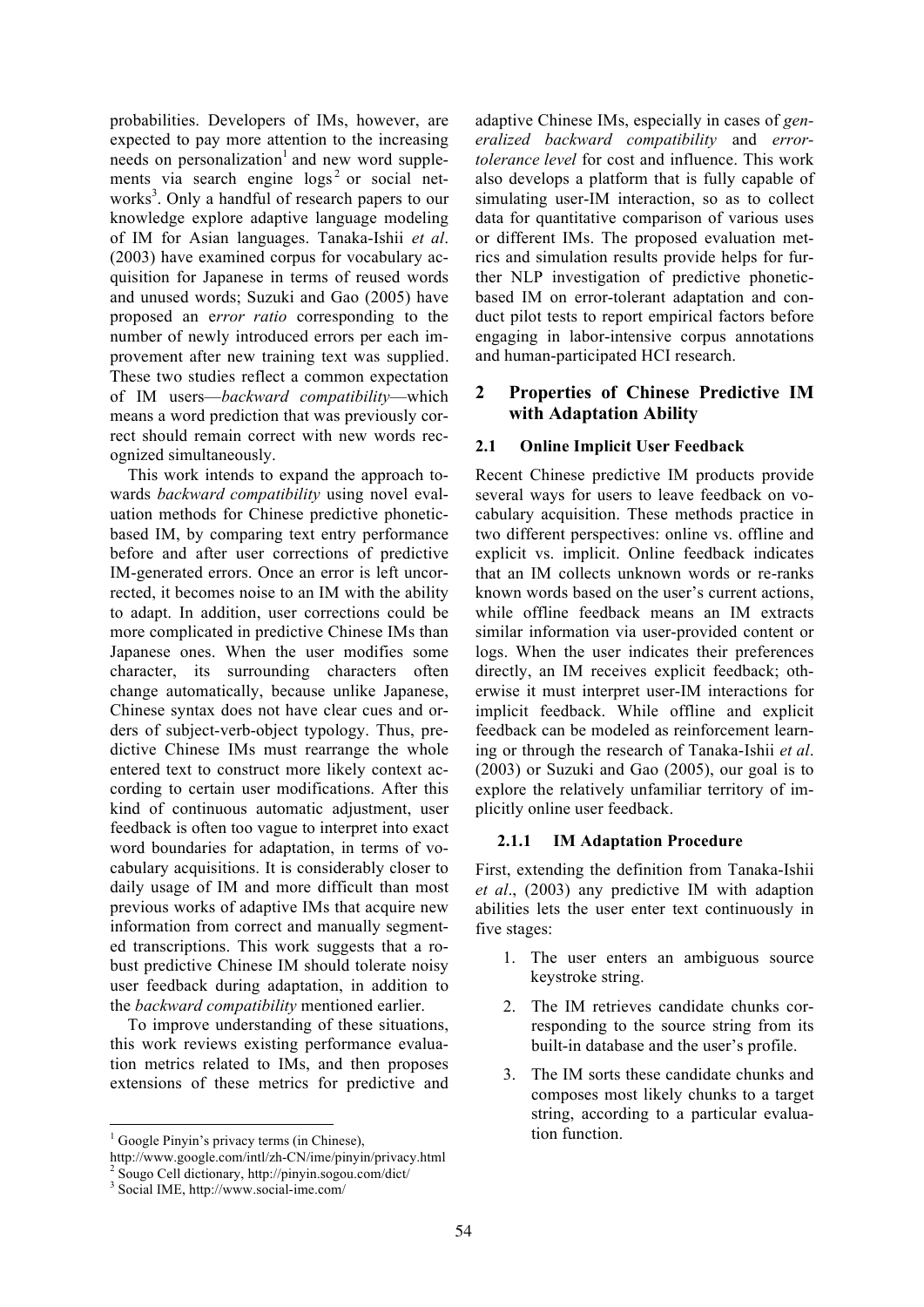- 4. The user modifies the target string by choosing candidate chunks in case the IM's prediction is not entirely correct.
- 5. The IM adapts the user's modifications with context as implicit online feedback for user profiling.

One may argue that user's modifications can be accumulated as logs for lazy evaluation as offline feedback. According to some Chinese IM product's customer service reports (personal communication), however, users expect their modifications to be adapted as soon as possible to avoid repeat modifications for the same error cases. This expectation motivates this work to investigate real-time solutions of online feedback.

## **2.1.2 User Adaptation Habit**

One intuitive and ideal solution of online feedback involves applying early evaluations of Move-to-Front (Bentley *et al*., 1986) and Prediction by Partial Match (Bell *et al*., 1990) techniques on modified chunks with context. In our experience, however, users may also adapt to an IM's performance and develop habits to correct just one chunk and then submit the target string immediately, which leaves fewer contexts for an IM to analyze. To overcome this situation, some IMs analyze unmodified target strings for more information, which can be misleading if the user has left some incorrect chunks. Eventually users will face a dilemma: typing more chunks to feed an IM for better adaptive predictions but encountering more errors. Hence this work studies properties of IM regarding the trade-off between cost and benefit of error correction.

### **2.2 Error Correction Evaluation Metrics**

In order to understand the role of *Amortized Cost* that will be defined later in this section, it is first useful to examine previous research on error correction by describing well-known evaluation metrics for text entry and considering their shortcomings. To avoid confusion, all metrics use the notations formerly introduced by Soukoreff and MacKenzie (2003) as follows:

- Presented text  $(P)$  is text that participants were required to enter by the experiment, and  $|P|$  is the length of  $P$ ;
- Transcribed text (*T*) is the final text entered by the participant, and  $|T|$  is the length of *T*;
- Input stream (*IS*) is the text that contains all keystrokes performed while entering *P* and |*IS*| is the length of *IS*;
- Correct (*C*): the number of correct characters in *T*;
- Incorrect Not Fixed (*INF*): the number of unnoticed errors in *T*;
- Incorrect Fixed (*IF*): keystrokes are those in *IS* that are not editing keys (*F*), and which do not appear in *T*;
- Fixes (*F*): are keystrokes in *IS*, which are edit functions, modifier keys, or navigation keys.

## **2.2.1 MSD**

Evaluating the accuracy of text entry involves more than simply comparing strings. Consider the following example:

```
P: the quick brown fox
T: the quixck brwn fox
```
The notion of minimum string distance (MSD), which is the minimum number of primitives insertions, deletions, or substitutions—needed to transfer one string to another, is introduced to deal with such a situation (Soukoreff *et al*., 2001). In this case, *P* and *T*'s MSD is 2. The idea of MSD error rate is to find the smallest number of operations to transform *T* to match *P*, and then to calculate the ratio of that number to the larger of |*P*| and |*T*|. The MSD error rate is defined as

$$
MSDErrorRate = \frac{MSD(P,T)}{\overline{S_A}} \times 100\%,
$$

where  $\overline{S_A}$  is the mean length of the alignment strings. MSD can only provide information about the remaining *T*, because errors corrected by the editing process can no longer be observed.

## **2.2.2 KSPC**

In contrast to MSD, it is possible to observe corrected errors by logging all keystrokes as *IS*. From *IS*, a new metric, key-strokes per character (KSPC), is defined by MacKenzie (2001) simply as |*IS*| / |*T*|. KSPC sketches the effort required to correct errors without considering uncorrected errors. A large number of errors that only require low correction effort and a few errors requiring high correction effort may result in the same KSPC value. Although the keystrokes that send errors and keystrokes that correct errors are different, they are not differentiated by KSPC.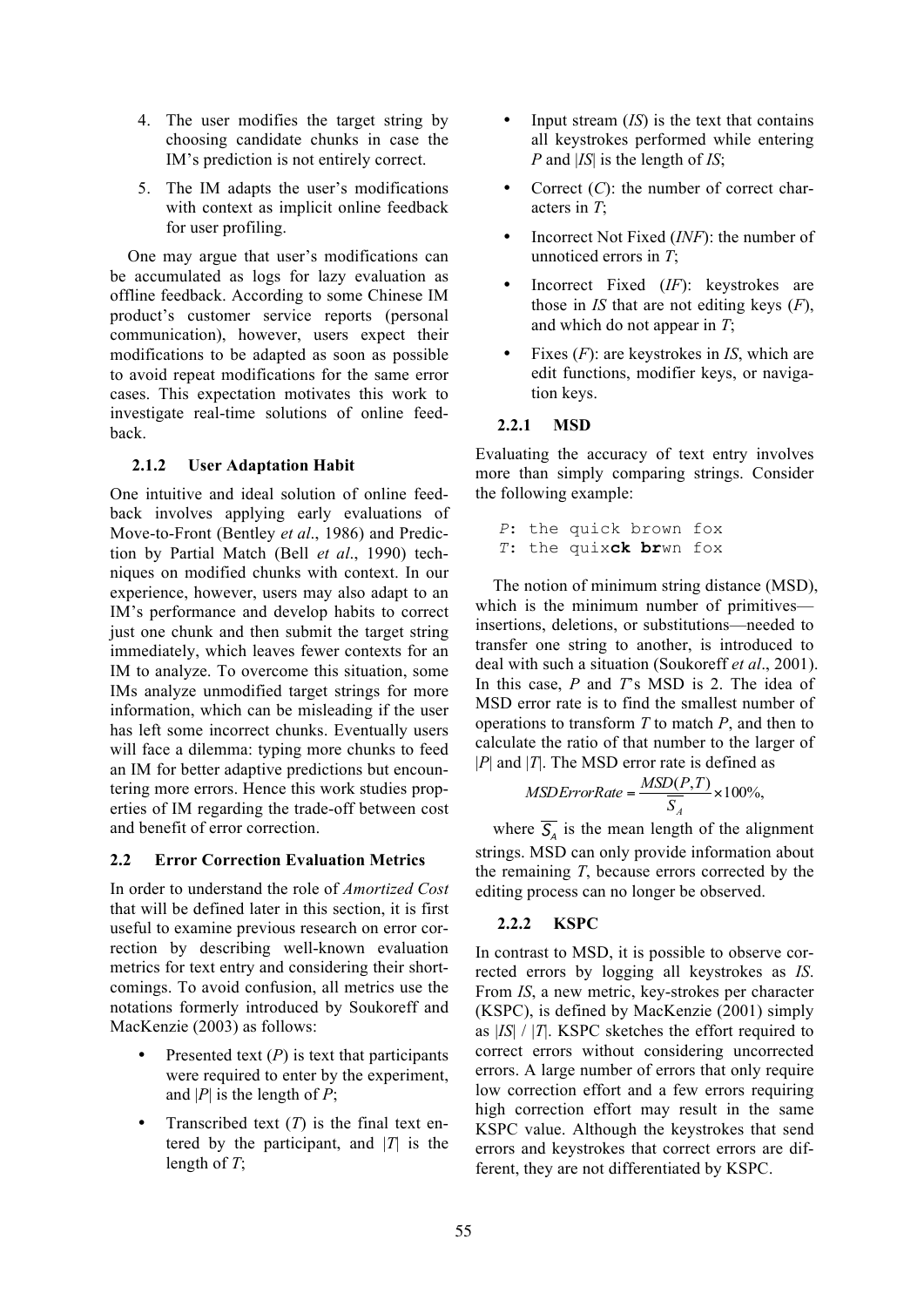#### **2.2.3 Unified Error Metrics**

After observing the shortcomings of the MSD error rate and the KSPC value, Soukoreff *et al*. (2003) proposed a unified error metric that logs IS in the same way as KSPC and then classifies the keystrokes to analyze *T*. The MSD is only concerned with *INF*, while KSPC only reports the sum of *IF* and *F*. The *Total Error Rate* is a unified method, which recognizes all keystrokes of *INF* and *IF* and measures the ratio of the total number of incorrect and corrected characters as

$$
TotalErrorRate = \frac{INF + IF}{C + INF + IF} \times 100\%
$$

The MSD error rate and KSPC statistic can be defined in terms of the keystroke taxonomy as

$$
MSDErrorRate = \frac{INF}{C + INF} \times 100\%;
$$

$$
KSPC \approx \frac{C + INF + IF + F}{C + INF}.
$$

For example, once a user corrected the error "brwn" of *T* to form "the quixck brown fox" as *T'*, *TotalErrorRate*(*T'*), *MSDError-Rate*(*T'*), and *KSPC*(*T'*) will be  $(2/18)%$ , (1/17)%, and 19/17, respectively.

#### **2.3 Evaluation of Predictive IM**

Predictive Chinese IMs consist of a display buffer for composition as a target string waiting for editing, and lists of candidate chunks for every potential editing position. These characteristics, which come from the complexity of languages that do not have delimiters (e.g. spaces) in their writing systems, such as Chinese and Japanese, are not captured by the metrics discussed above, because those metrics were originally designed for short text entry with alphabetic languages on handheld devices. It is therefore necessary to consider an alternative approach to overcome the shortcomings of existing metrics. In doing so, this work first examines long buffer variables and multiple candidate lists by reviewing Fitts' law and Hick's law before using them to create an improved evaluation metric.

#### **2.3.1 Fitts' law**

Fitts' law is a function of the distance to the final target and its size, and is used to predict the time required to move rapidly from a starting position to a final target area. Mathematically, Fitts' law can be formulated in several ways. One refined form, proposed by Soukoreff *et al*. (2003) is

$$
t = a + b \log_2 (d/w + 1),
$$

where the average time *t* is taken to complete the movement, and *a* and *b* are empirical constants that can be determined by fitting a straight line to measured data. The distance *d* is from the starting point to the center of the target. The width  $w$  is of the target measured along the axis of motion. The term  $log_2(d/w + 1)$  represents the index of difficulty (*ID*) of the given task. Since a text entry task usually shifts the cursor by keystrokes rather than mouse movements, *ID* may link to the number of keystrokes directly.

### **2.3.2 Hick's law**

When correcting typing errors, both the time taken by moving cursor and the time for candidate selection should be considered. Here, Hick's law,

### $t = a + b \log_2(n+1)$ ,

describes the time, *t*, it takes users to make a decision as a function of the equal possible n choices they have, where *a* and *b* are empirical constants. The law hints some baseline points, but the realistic candidate selection time still needs to be measured via subject experiments. As far as we know, Hick's law has not been widely adapted to candidate selection for typing error correction of text entry tasks.

#### **2.3.3 Maximally Amortized Cost**

In previous work of Arif *et al*. (2009), text entry experiments are conducted with one of three error correction conditions, including *None*, *Recommended* and *Forced*. The participants are not allowed to correct any error in the *None* condition. On the other extreme, participants are forced to correct every error to keep *T* error free in the *Forced* condition. Lastly, participants are recommended to correct errors as they identify them in the *Recommended* condition. During the *None* condition, typists sometimes instinctively tried to correct their errors before they remembered that they could not. Such a failed error correction attempt takes a bit of time, as participants need to mentally recover and resume the original task. Again, during the *Recommended* condition participants tended to correct their errors almost the moment they made them (i.e. character level error correction), making this condition similar to the *Forced* condition.

In the end, Arif *et al*. did not find any relationship between the typists' entry speed and their instinctive attempt to correct errors. Therefore, the *None* and *Forced* conditions are not considered hereafter. Furthermore, this work argues that a more realistic condition of error correction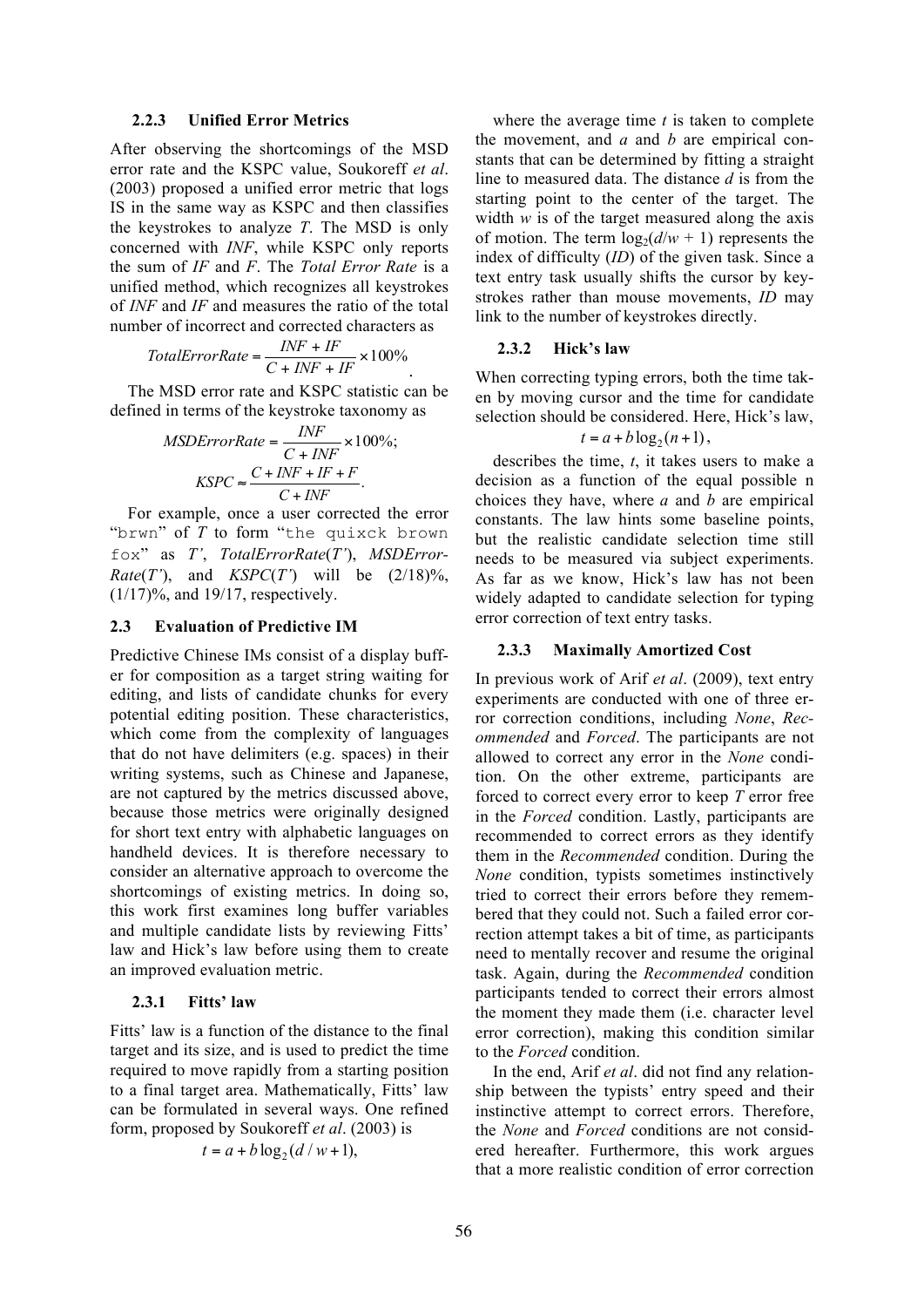|    | <b>Situation</b> Fixed characters | INF     | IF         |       |
|----|-----------------------------------|---------|------------|-------|
| Σ0 | none                              | $INF_0$ |            |       |
|    | some                              | $INF_i$ | IF.        | $F_i$ |
|    | all                               |         | IF.<br>all | all   |

lies in the spectrum of motivations behind *Recommended* conditions. For the purpose of efficiency, a user may not correct most errors that occur during mobile phone texting or Internet chatting, but the same user is likely to try to make every word as effective as possible in situations of formal writing. When a predictive IM is involved, the user tends to find a compromise between efficiency and effectiveness according to the certain IM's performance, as mentioned in subsection 2.1.2 of users' habit, for example. In fact, technical news articles in China have even devised a conventional performance evaluation metric called "accuracy rate of the first suggested chunk<sup>4</sup> (首選詞正確率)". This has not been adopted in academic papers, since it lacks clear definitions for chunk and reference corpus. If the predictive IM adapts user behavior while the user adapts IM behavior simultaneously, feedback inbetween could be very complicated. To model this phenomenon, situations are categorized, as shown in Table 1, and an information theoretic point of view is applied to define the *Amortized Cost* (*AC*) of text entry as follows:

$$
AC = \frac{WatsedBandwidth}{Utilised Bandwidth} = \frac{\frac{INF + IF + F}{C + INF + IF + F}}{\frac{C}{C + INF + IF + F}} = \frac{INF + IF + F}{C}
$$

where the basic measurement of the four categories is character. Some might argue that the metric *F* should be counted on keystrokes. However, each function/control keystroke *F* can successfully map to a virtual character unit as an information term. As long as the numerators and denominators are measured in the same unit, the definition is satisfied. Although Table 1 shows three situations, only situation  $S_0$  is easy for automated simulation because it is unconcerned about methods of corrections.

In alphabetic text entry, if assuming the same amount of errors occurred and the user applied the same correction skill in different situations, one could design a keystroke logger to record all editing processes and find the boundary of *AC*:

$$
NumOfIncorrectCharacters = INF0 + IF0
$$
  
=  $INFi + IFi = INFall + IFall$   

$$
\Rightarrow INF0 = IFall
$$
  
 $AC0 \le AC1 \le ACall,$   

$$
\Leftrightarrow \frac{INF0}{C} \le ACi = \frac{INFi + IFi + Fi}{C} \le \frac{IFall}{C} + \frac{Fall}{C} = \frac{IF0}{C} + \frac{Fall}{C}
$$

Unfortunately, unlike alphabetic text entry, it is insufficient to map the metric *F* to as the same measurement of the keystroke or character one by one for Chinese IMs, as with other metrics. For example, a backspace keystroke can be used to either erase a Chinese character or a phonetic character, and thus runs into trouble when evaluating its cost. For this reason, this work defines the metrics average correction penalty (*p*), average correction reward (*r*) and then another *AC* of modification (*ACm*) instead of the original term  $F_{all}$  / *C* as

$$
p = \frac{t_H \times INF_0 + t_F \times \max(ID)}{C + INF_0}, r = \frac{C}{C + INF_0},
$$
  

$$
\Rightarrow AC_m = \frac{p}{r} = \frac{t_H \times INF_0 + t_F \times \max(ID)}{C},
$$

where *ID* is calculated by the distance moving to the furthest wrong word needing correction;  $t_H$ describes the time for selecting candidates measured by Hick's law;  $t_F$  represents the time for moving a cursor through *ID* based on Fitt's law. From these variables, a *Maximally Amortized Cost* (*MAC*) is proposed as follows:

$$
MAC = \frac{INF_0}{C} + AC_m = \frac{INF_0}{C} + \frac{t_H \times INF_0 + t_H \times \max(ID)}{C}.
$$

Here, *MAC* can be viewed as a metric to estimate user experiences of Chinese predictive IMs using automated simulation, which will be demonstrated in the next section.

#### **2.4 Generalized Backward Compatibility**

Tanaka-Ishii *et al*. (2003) argue that the major drawback to predictive IM is related to dictionary use; a user cannot enter vocabulary not registered in the dictionary. They presume that missing vocabulary should exist within the user's text, depending on the user's context. In order to analyze how vocabulary is reused when a user edits text, they investigate how the reused word rate changed according to the offset of a text, by marking the text at the offset of 0.5 KB and counting the reused word rate in the 1 KB window. Their results suggest that context is provided by 70% to 80% of the vocabulary and the story evolves through the rest. From this observation, they suspect that typical users reuse 70% to 80% of their vocabulary only after an offset window of several KB. Based on this previous work, simulations where text is typed repeatedly should

<sup>&</sup>lt;sup>4</sup> ZOL reports (in Chinese),

http://soft.zol.com.cn/103/1033537.html http://soft.zol.com.cn/132/1320458.html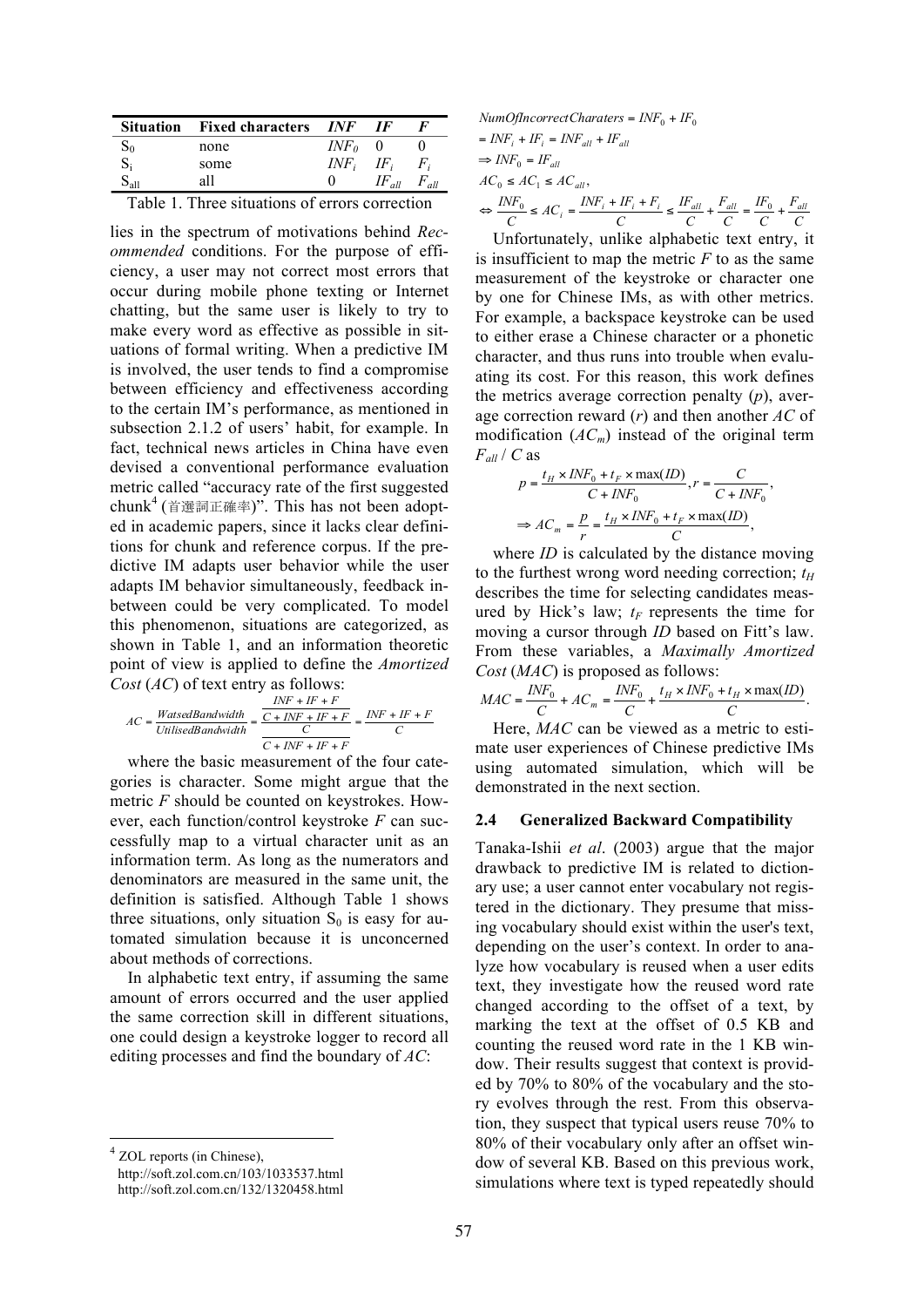be representative enough for adaptation of Chinese predictive IMs.

Suzuki and Gao (2005) present comparative experiment results on four techniques of adaptive LM for IMs. Their evaluation of four techniques is unique in that they go beyond simply comparing those techniques in terms of character error rate (*CER*); they measure the distance between background and adaptation domains by using a metric of distributional similarity, and attempt to correlate it with the *CER* of each adaptation method. They also propose a novel metric for measuring the side effects of adapted models using the notion of *backward compatibility*. The *error ratio (ER)* is introduced for estimating side effects, which is defined as  $|E_A| / |E_B|$ , where  $|E_A|$ is the number of errors found only in the newly adapted model, and  $|E_B|$  the number of errors corrected by the new model. Intuitively, *ER* captures the cost of improvement of certain adaptation method, corresponding to the number of newly introduced errors per each improvement.

Arif *et al*. have observed that error correction involves both human-specific elements and system-specific elements; for example, the time to verify a correction, and the key sequence required for replacing a wrong character, respectively. On one hand, users usually immediately verify what they have typed and correct errors right away, i.e. character-level correction. On the other hand, users also chunk their input and verify the result only after typing a few characters or even the whole word as word-level correction. This observation is quite similar to common usages of predictive Chinese IMs. As determined by analysis of human error correction behavior, however, the predominant strategy for alphabet text entry is to use the backspace key for both character-level *and* word-level corrections. This situation is different from predictive Chinese IMs, in that users tend to move to particular positions and then correct Chinese chunks (i.e. *de facto* words from the user's perception) by substitution.

This work expands the concept of *backward compatibility* to indicate a considerably more general and continuous scenario: previous corrections must not only remain correct after adaptation, but also new manual corrections made during adaptation should come into effect as soon as possible and remain correct as long as possible. For *generalized backward compatibility* (*GBC*) of adaptive Chinese IMs, a diagram from Arif *et al*. (2010) is modified to introduce new factors that represent intentional user skip error correction as Figure 1.



Figure 1. Activity diagram of user correction

Unlike Arif *et al*., who focused on how errors from non-predictive text entry systems  $(\rho^{s}_{error})$ affect user experiences, this work is interested in how human correction behaviors  $(\rho^h_{correction})$  influence accuracy of adaptively predictive IMs. The *γ* values stand for components of *ρ* at certain decision point. For instance, *γ i,herror* represents the chance of human error occurred during the process of input. In order to test and demonstrate the ability of proposed evaluation methodology, this work conducts a simulation of three IM products.

## **3 Simulation**

Three products of adaptively predictive IMs, named IM-A, IM-B, and IM-C, are used in the simulation. The presented text *P* consists of 4,000 sentences, containing 39,469 words retrieved from the Academia Sinica Balanced Corpus (ASBC) (Chen *et al*., 1996). Two independent variables are simulated: context length in terms of character and *ρ h correction*.

The context length  $k$  is for different strategies of word-level correction. Since there is not yet a consensus on the Chinese word-hood debate, the number of words is calculated by characters as context length *k* in this work. It is interesting to observe how IMs are influenced by these different strategies. The simulation is designed so that if  $|T|$  is shorter than *k*, errors occurring in *T* will not change. Otherwise, the simulation will chop the first *k* characters of *T* to form a substring, denoted as *T'*, and then process *T'* in the same way. For example, in a simulation with context length 3, "ab" remains intact, while "abcdefgh" is processed separately in three substrings "abc", "def", and finally "gh."

The factor  $\rho^h$ <sub>correction</sub> simulates human correction behavior. Here, errors are classified into two types: IM prediction error  $(\rho<sup>s</sup><sub>error</sub>)$  and human typing error  $(\rho^h_{error})$ . The simulation simplifies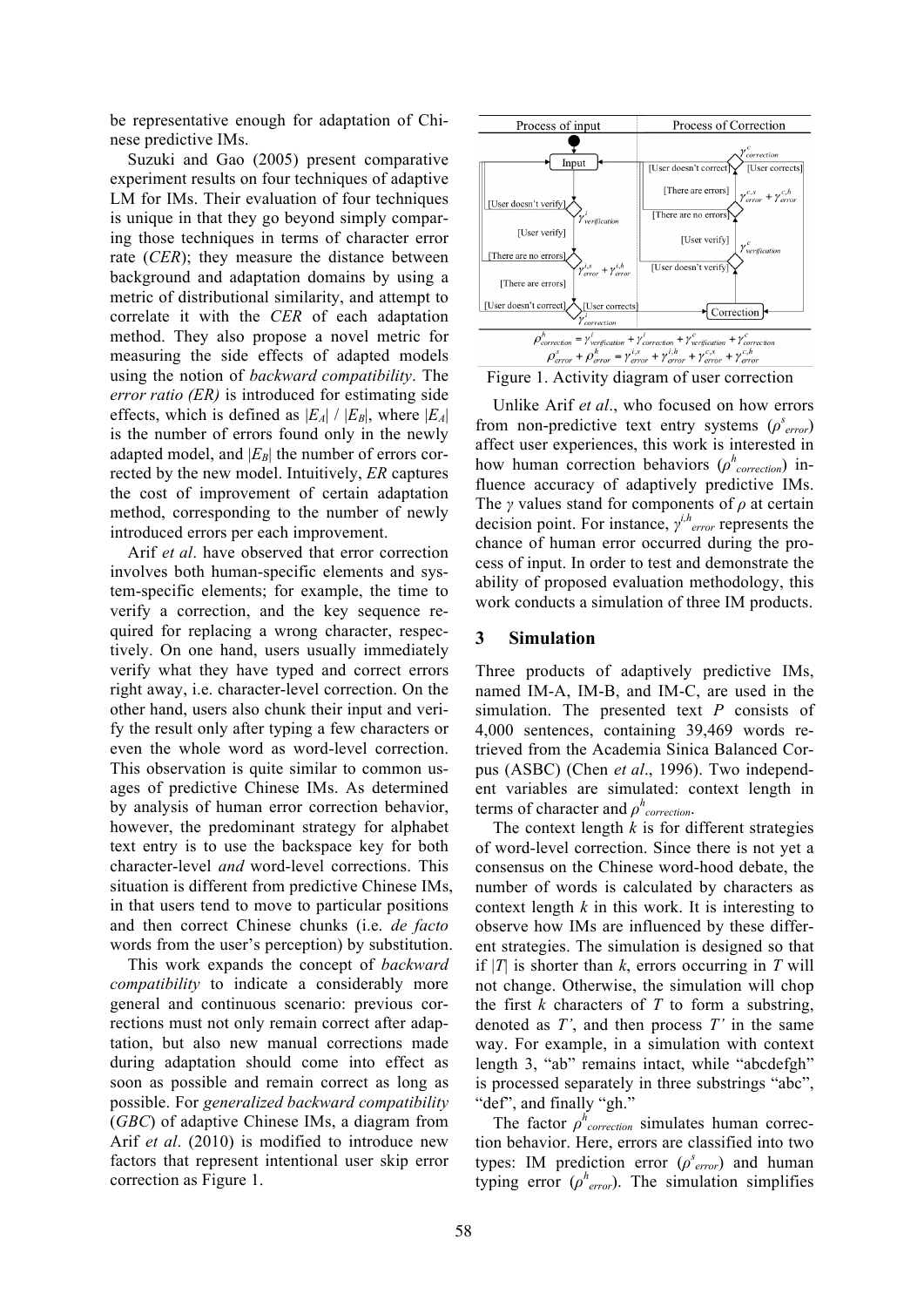the sum of  $\rho^{s}$ <sub>error</sub> and  $\rho^{h}$ <sub>error</sub> as the ratio of corrected errors.

To simulate the actual typing process, the presented text *P* is converted into related keystrokes. Common transcription methods of Chinese characters are Bopomofo (also known as Zhuyin) and Pinyin. This simulation uses Bopomofo. There are many keyboard layouts for Bopomofo, such as Daqian (大千), Eten (倚天) or Hsu's (許氏). This work applies Daqian. Each Chinese character of *P* is transcribed into Bopomofo syllables and then transformed into Daqian keystrokes.

For *MAC*, estimating the time spent on candidate selection  $(t_H)$  and cursor movement  $(t_F)$  to the error needing correction is complicated. Many situations can occur during candidate selection, such as resorting to numeric keys to make a choice or seeking the correct word appearing on the next page of the candidate list, etc. Time also varies from person to person depending on how familiar they are with the IM. Clearly, it is impossible to quantify these two factors without having real-time user inquiries. This simulation assumes that the average time taken to choose a proper candidate is the same for every correction. Notably, the method of estimating  $t_F$  on a QWERTY keyboard is different from that of estimating  $t_F$  on a mobile keypad, because only thumbs are usually used in the latter case. In spite of this difference, it is observed that Chinese IM users rarely approach cursor movement with direct pointing devices such as a mouse. Thus, the value of  $t_F$  is simplified to the distance in terms of the character to which the cursor has to be moved.

The steps of the simulation consists of using different  $\rho^h$ <sub>correction</sub> to type all data of *P*, and then typing the same data again without correcting any error, so as to record and compare the character accuracy rate (*CAR*) after adaptation. For calculating *CAR*, *T* generated via particular IM is recorded and checked with *P*. For calculating *MAC*, the number of *C* and *INF* are counted while typing. During the simulation, the adaptive features of the IMs are enabled. Before the simulation, the adapted user profile of each IM is cleaned to ensure that the IM's *CAR* is unbiased.

### **3.1 Result**

Figure 2 displays the comparison of *MAC* between the three IMs. For IM-A, IM-B, and IM-C between context lengths 1 and 4, their *MAC*s rapidly decline. IM-A's *MAC* continues to decrease slightly after context length 4 and the curve of the trend became relatively flat after context



length 8; IM-B's *MAC* slowly increases during context 4 to context length 11 but there is an aberrant peaks at context length 12; IM-C's *MAC* generally draws a curve similar to IM-B's.

Figure 2 shows  $\rho^h$ <sub>correction</sub> effects at context length 6 that is in the middle of relatively stable curves with low *MAC* for IM-A, IM-B, and IM-C, according to previous results. Instead of using *ER*, it is found sufficient to compare *CAR*s before and after adaptations in order to analyze the *GBC* of IM-A, IM-B, and IM-C. While the more corrections the user made the better adaptation IM-A performs, IM-B and IM-C show lower *GBC* when the user corrects more than 50% of errors.

#### **4 Discussion**

#### **4.1 Empirical Factors of Context Length**

According to Figure 2, the balanced choice of context length for IM-B and IM-C, in terms of *MAC* managing the trade-off between correction costs and context-provided benefits, is around 6 characters. This result suggests that it is possible to improve IM-B or IM-C by maintaining the size of a chunk for prediction and adaptation to 6 characters to save users' precious time in cursor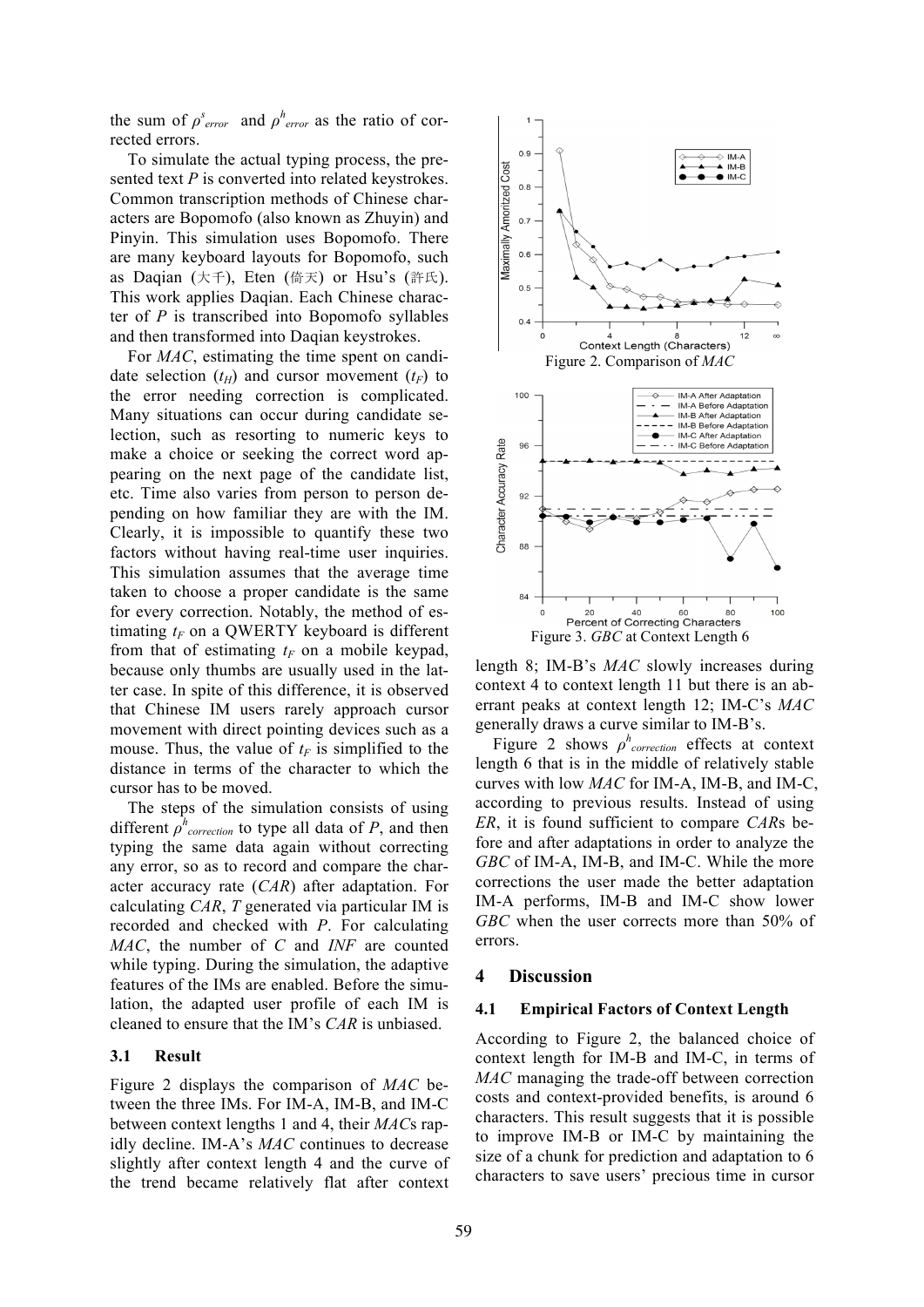movement and candidate selection, without significantly decreasing accuracy. In the situation of IM-A, however, the ideal window size can expand to 8-13 characters, since the tail of its curve is smoother than IM-B and IM-C. Such difference is conjecturally related to their respective prediction and adaptation algorithms.

#### **4.2 Error-Tolerance Level**

The simulation result of Figure 3 show that at a context length of six characters, IM-A represents genuine *GBC* when the user corrects more than 50% of errors, but IM-B and IM-C encounter confusions when the user actively provides feedback. Since *GBC* involves user expectations of how fast a manually corrected chunk is adapted and how long it is sustained, this work provides a deeper analysis by defining three aspects of the *error-tolerance level* (*ETL*) as follows:

*Futile Effort*  $(E^f)$ : how many times a missing vocabulary in terms of chunk is typed by the user but still cannot be adapted by the IM;

*Beneficial Effort*  $(E^b)$ : how many times a missing vocabulary in terms of chunk is corrected by the user before it is adapted by the IM;

*Utility*  $(U)$ : how many times an adapted chunk is used before it is "forgotten" (because of the IM's limitation of memory space and/or adaptation algorithm, in general cases).

Table 2 and Table 3 show the corresponding maximums/averages of these three aspects for IM-A and IM-B, respectively, where chunks are sampled by character bi-grams and tri-grams au-

| h<br>correction | max | E<br>avo | $E^b$<br>max | $E^b$<br>avg | $\bm{\mathit{II}}$<br>max | avo   |
|-----------------|-----|----------|--------------|--------------|---------------------------|-------|
| 10%             | 0   | 0.00     |              | 0.00         | 30                        | 5.73  |
| 20%             | 2   | 2.00     |              | 1.00         | 22                        | 8.30  |
| 30%             | 0   | 0.00     |              | 1.00         | 31                        | 13.00 |
| 40%             | 4   | 2.40     | 3            | 1.45         | 51                        | 12.05 |
| 50%             | 3   | 2.20     | 2            | 1.20         | 111                       | 23.25 |
| 60%             | 2   | 2.00     | 6            | 2.50         | 57                        | 20.85 |
| 70%             | 2   | 2.00     | 8            | 2.60         | 56                        | 22.55 |
| 80%             | 5   | 2.35     | 9            | 3.00         | 35                        | 18.75 |
| 90%             | 5   | 2.40     | 10           | 2.90         | 33                        | 18.00 |
| 100%            | 5   | 2.25     | 18           | 3.55         | 29                        | 16.50 |

| Table 2. Error-tolerance level of IM-A |  |
|----------------------------------------|--|
|----------------------------------------|--|

| h<br>correction | max | $\bm{E}^{\prime}$<br>avg | $\bar{E}^b$<br>max | $\pmb{E}^{\pmb{b}}$<br>avg | max | $U_{\underline{avg}}$ |
|-----------------|-----|--------------------------|--------------------|----------------------------|-----|-----------------------|
| 10%             | 0   | 0.00                     |                    | 1.00                       | 33  | 8.00                  |
| 20%             | 0   | 0.00                     |                    | 1.00                       | 10  | 2.75                  |
| 30%             | 2   | 0.00                     | 2                  | 1.05                       | 33  | 9.95                  |
| 40%             | 0   | 0.00                     | 2                  | 1.05                       | 37  | 13.80                 |
| 50%             | 2   | 2.00                     | 2                  | 1.20                       | 31  | 10.45                 |
| 60%             | 2   | 2.00                     | 2                  | 1.20                       | 19  | 14.45                 |
| 70%             | 3   | 2.13                     | 4                  | 1.70                       | 28  | 11.65                 |
| 80%             | 2   | 2.00                     | 4                  | 2.20                       | 21  | 10.15                 |
| 90%             | 5   | 2.45                     | 3                  | 2.25                       | 24  | 12.10                 |
| 100%            |     | 2.25                     | 4                  | 2.55                       | 25  | 13.45                 |

Table 3. Error-tolerance level of IM-B

tomatically, so as to bypass the issue of Chinese word segmentation standards. The *ETL*s of IM-C are omitted in the interest of brevity and clarity, since IM-C's curves of *MAC* and *GBC* are similar to IM-B's.

For counts of manually corrected chunks that are never adapted as  $E^f$ , both IM-A and IM-B show that when the user puts more effort into correction, systems encounter more trouble with disambiguation. Statistics on reused counts of chunks *U* provide a different angle to *CAR* comparison of adaptation on *GBC*. IM-A holds adapted chunks better when the user has partially corrects input errors. Although IM-B seems to be relatively stable, it is unable to sustain its accuracy as long as IM-A. For quick responses and short-term memory of recently adapted chunks that are interpreted from  $E^b$ , IM-A and IM-B both get confused when the user corrects more frequently, and IM-A struggles harder than IM-B on the top-1 chunk. More specifically, for example, IM-A encounters frequent problems with Chinese homophones, where "his," "her" and "it" are all pronounced in the same disyllable, while IM-B seems to avoid any problems with this situation. Notably, IM-A's *CAR* series of *GBC* has correlation coefficients 0.49, 0.92, and 0.66 to  $E^{f}_{avg}$ ,  $E^{b}_{avg}$ , and  $U_{avg}$ , respectively, while IM-B's has -0.78, -0.62, and -0.51.

### **5 Conclusions**

This work proposes a novel metric for text entry evaluation of adaptively predictive Chinese IMs. The modification process of predictive Chinese IMs is quite different from that of alphabetic text entry (e.g. in English). Therefore, combining the time taken by cursor movements and candidate selections, and the *Amortized Cost* of information theory, the proposed metric, called the *Maximally Amortized Cost* (*MAC*), estimates the error correction cost of predictive Chinese IMs. A series of real-time simulation is then conducted, which approximates user correction behaviors for evaluation of *generalized backward compatibility* of adaptive Chinese IMs. Comparisons between three IMs using *MAC* with different context lengths report the appropriate context length as empirical factors for simulation and a possible direction to improve predictive Chinese IMs. This work has also suggested three aspects of *error-tolerance level*—*Futile Effort*, *Beneficial Effort*, and *Utility*—that could be useful for further investigation such as building reference corpus for shared tasks of IMs.